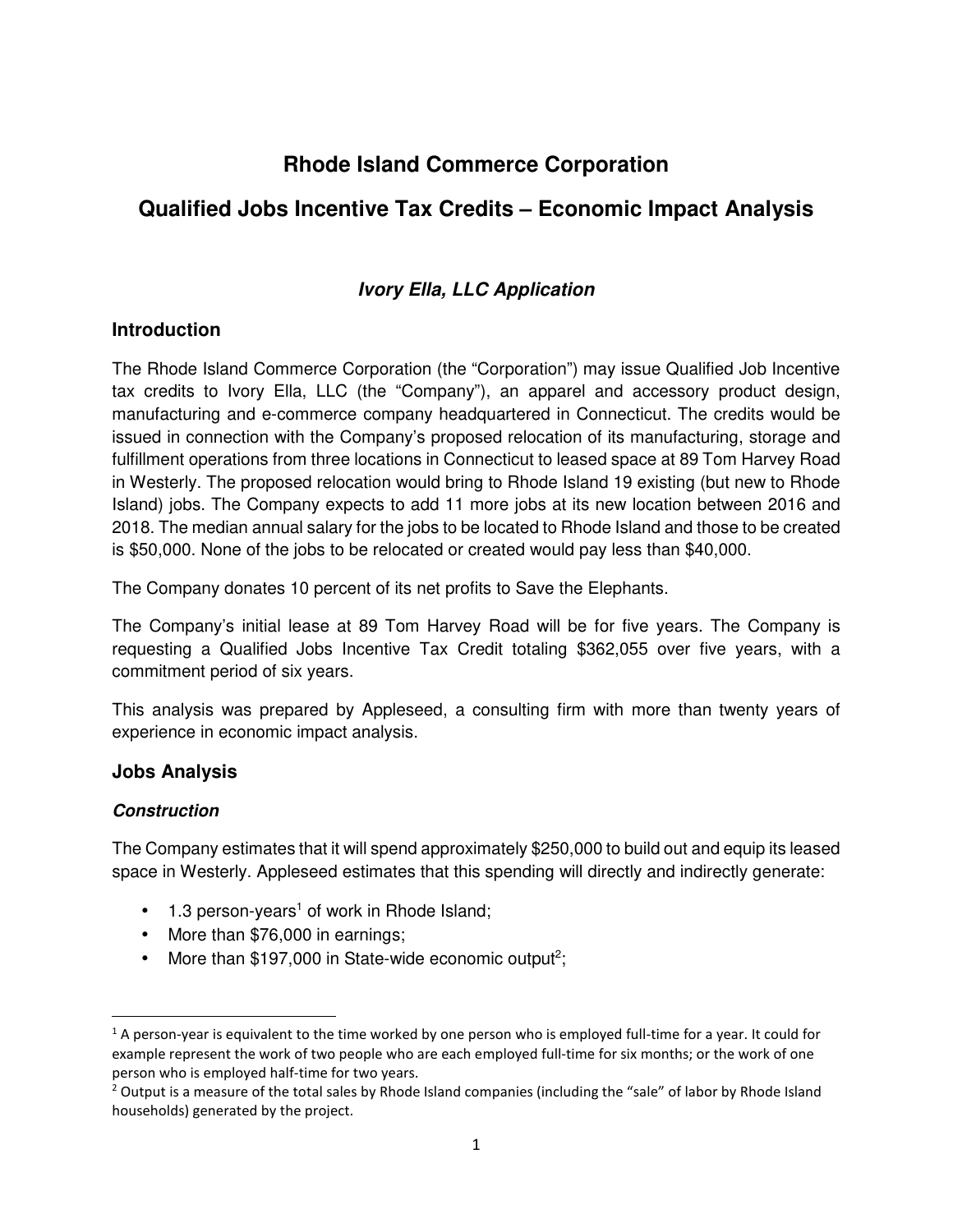- A projected one-time increase of nearly \$2,900 in personal income taxes paid to the State during construction; and
- A one-time increase of nearly \$118,000 in Rhode Island's GDP.

#### **Annual operations**

The Company states that it will relocate 19 jobs from Connecticut to Westerly in 2016, and hire 3 additional employees in 2016, 7 in 2017 and 1 in 2018. Annual salaries for the existing and new jobs will range from \$40,000 to \$150,000, with a median of \$50,000.

Based on these estimates, Appleseed projects (as shown below in Table 1) that by 2018 operations associated with the Company's relocated and newly-created jobs would directly and indirectly account for:

- 43 full-time equivalent jobs in Rhode Island;
- More than \$2.7 million in annual earnings (in 2018 dollars);
- More than \$8.2 million in annual statewide economic output;
- A projected net increase<sup>3</sup> of more than \$25,000 in personal income taxes paid annually to the State; (in addition to the \$2,900 in personal income tax revenues cited above that would be generated by spending on building out and equipping the newly- leased space); and
- An increase of more than \$5.3 million in Rhode Island's annual GDP.

#### **Table 1: Direct and indirect impact of annual operations (employment in FTE; income, valueadded and output in millions of 2018 dollars)**

|                     | <b>Employment</b> | <b>Earnings</b> | Value added | <b>Output</b> |
|---------------------|-------------------|-----------------|-------------|---------------|
| Direct Effect       | 30                | \$2.0           | \$3.9       | \$6.0         |
| Indirect Effect     | 13                | \$0.7           | \$1.4       | \$2.2         |
| <b>Total Effect</b> | 43                | \$2.7           | \$5.3       | \$8.2         |

#### **Benefits**

<u>.</u>

In addition to the salaries cited above, the Sponsor covers 80 percent of the cost of a health insurance plan for employees and their families, 80 percent of the cost of a vision care plan and 90 percent of the cost of a dental plan. Other benefits include a \$50,000 employer-paid life insurance policy.

<sup>&</sup>lt;sup>3</sup> This does not include the value of the income taxes generated in 2018 for the 30 new jobs created by Ivory Ella, as those income taxes will be offset by the tax credit paid to Ivory Ella under the Act.